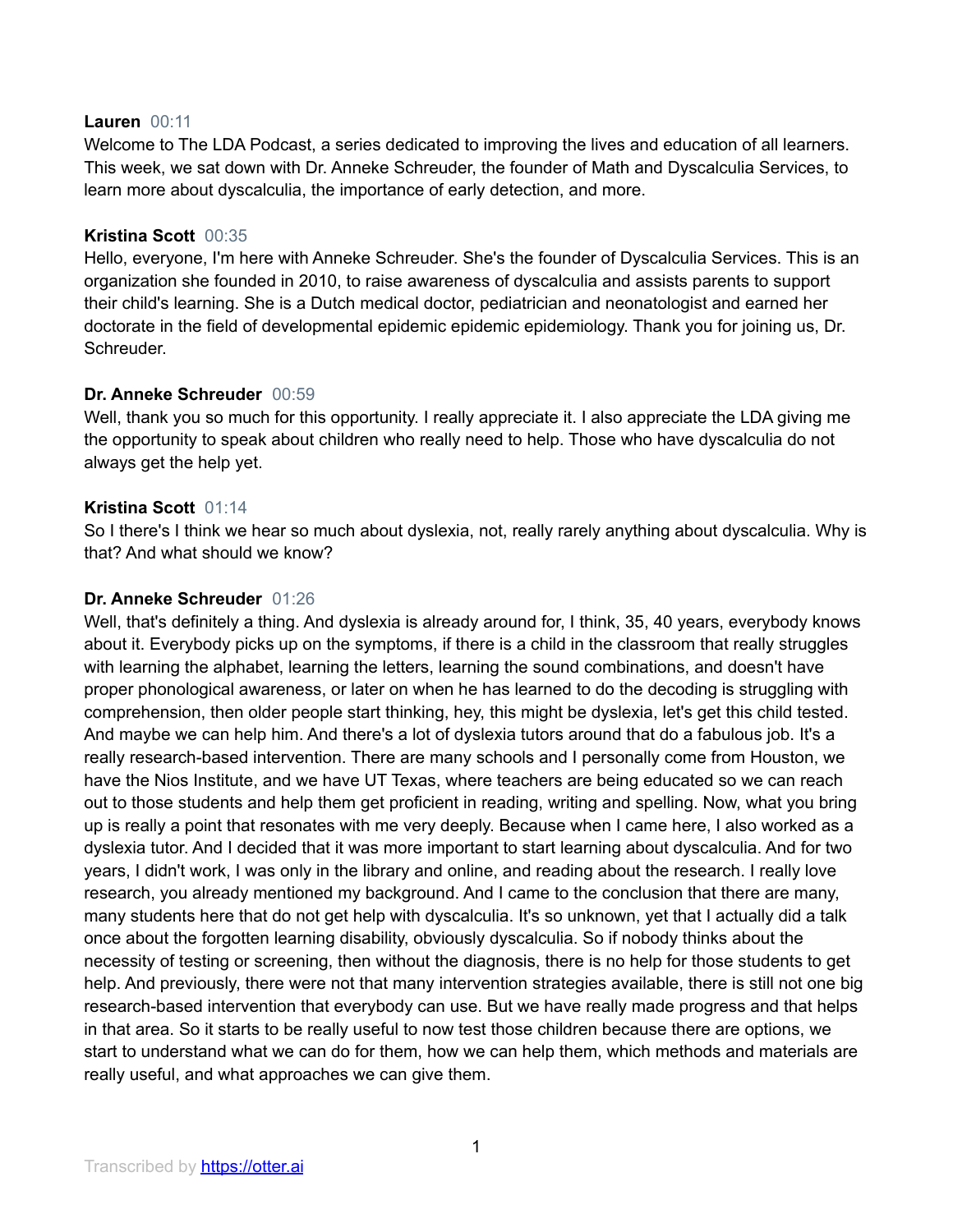#### **Kristina Scott** 04:24

So what are some of the approaches that you can give students?

#### **Dr. Anneke Schreuder** 04:28

One of the approaches...let me start, you mentioned the comparison between dyslexia and dyscalculia. Now, many states have a mandatory screening for dyslexia, kindergarten and first grade. And that is fabulous. That is really big progress made by the dyslexia lobby so to say now, we also need to have the same for dyscalculia. You can pick it up at this same age as dyslexia, the markers are already there actually, a lot earlier, we can see those students, those little babies at the age of six months will react more or less to a quantity to numerosity, that those who do not really react so much to different quantities and also small quantities, obviously, two dolls, three dolls, do they see the difference? You can already discriminate between the kids who will have problems in math later on, and those who will sail through the programs.

#### **Kristina Scott** 05:39

Are you doing that through fMRI or is that just a visual kind of thing?

#### **Dr. Anneke Schreuder** 05:43

This is a behavior screening, where you put the six month old baby in front of the screen, and babies at that age get bored very quickly. So what you need to do is you can use that novelty, then they start looking at it as a research tool. So you show them several times, say a dot pattern with a certain number of dots. And they get bored, they don't look at it anymore. And then on one side, you show a card with a few dots. And at the other side a card with a different number of dots. That's the novelty. And you immediately see because the researcher is behind the screen and looks through a little hole, sees the baby looking at that other screen because there are more or less dots than he was used to. So that's interesting. At that moment, we know that he did see the difference. Also, there is a very interesting test of this done by little puppets. And we have a screen in front of the puppets. And we kind of fool the kids and secretly take away a puppet. Or we put a hand in there. And we do as if we add an extra puppet, then the screen goes up, we remove the puppet again. And so he sees two puppets, well, he was expecting three. And those kids that really look with big eyes like 'what's going on here? That's not what I expected.' Though, then you see that they see the difference between two and three little puppets. So that's already at the age of six. And that tells us, and I think it's very important for both parents and teachers to hear this, that this is an innate biological issue. You can see it on an MRI machine and the best on functional MRI like you mentioned. So it's not a thing that goes, that comes on later because the parents didn't play enough math games at home or the teacher didn't give them the proper textbooks in school. It was already there before they entered school.

#### **Kristina Scott** 08:03

So it's neurologically based.

# **Dr. Anneke Schreuder** 08:05

It's neurologically based. Yes, absolutely.

#### **Kristina Scott** 08:09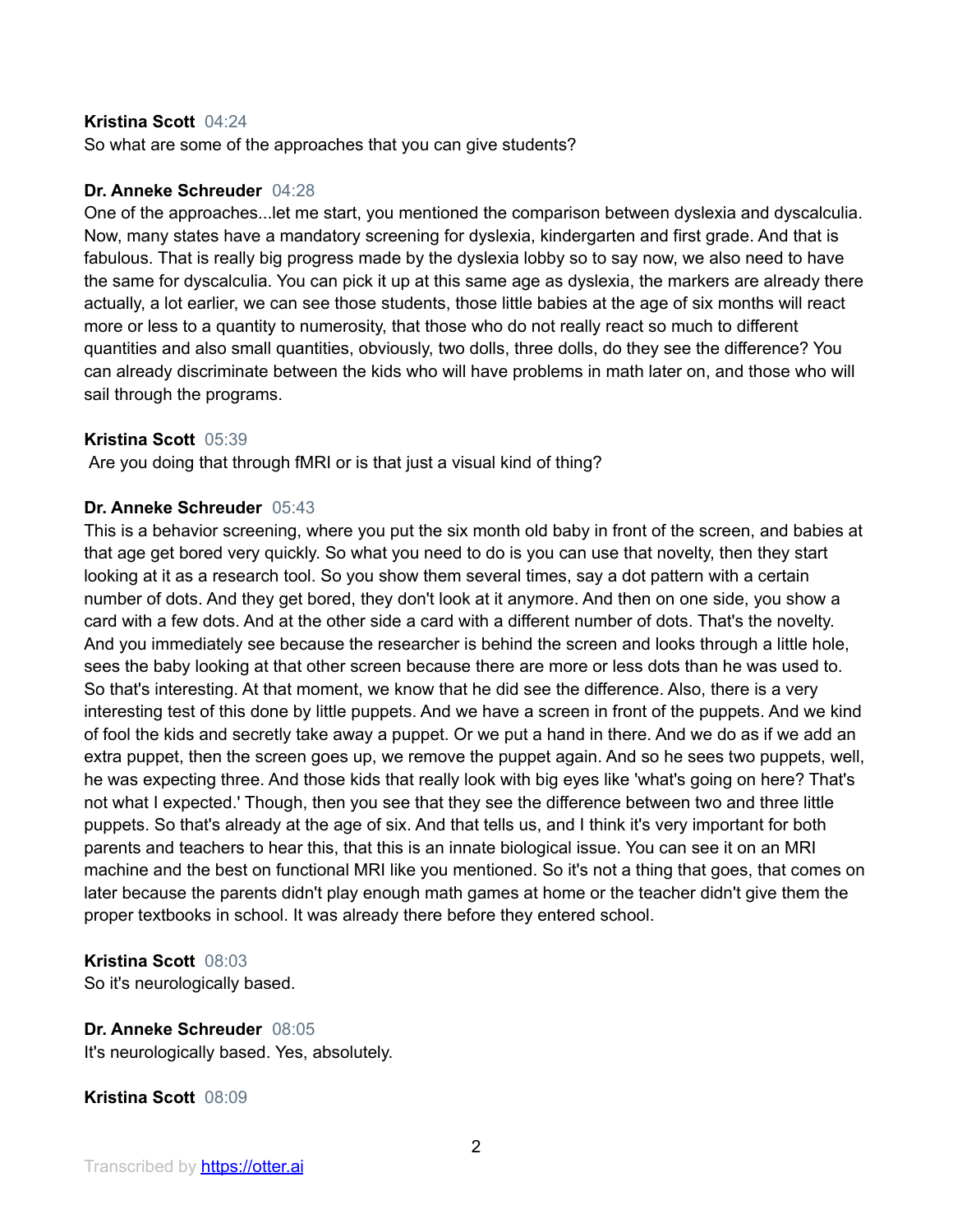So is there, I know we know a lot about dyslexia in the neurological basis. Are the brainwaves similar in individuals with dyscalculia? Or is it different parts of the brain that light up or not light up?

# **Dr. Anneke Schreuder** 08:23

Yes, different parts of the brain light up. One very important area is the intraparietal sulcus on both sides of the brain. It's above your ear, so to say. Then, obviously the language centers where you store your counting words, and the visual centers where you learn to read the numbers, the Arabic numerals, and also where you see a multiplication sign and addition sign and also the place where we write numbers. So these three centers are the specific centers, the number sense center here at the intraparietal sulcus, then the language center for the counting words, and the visual center to look at the math question that you are working on. These centers all need to work, and they need to work together. Now, unfortunately, that is not the whole story, because many more areas in the brain actually help to do math. Attention span is very important, memory comes to mind. Processing, not only processing speed, but temporal processing, what comes after the other, seeing the order of things. So these are brain based issues.

## **Kristina Scott** 09:56

So we know that different areas of the brain light up or don't light up, and then we also know from some neuroscience that the brain has some plasticity. So, how do we kind of give our students strategies in order to help them?

# **Dr. Anneke Schreuder** 10:16

Yeah, you mentioned brain waves. Sorry, I didn't mention anything of the sort. What we in this field, mostly use are the functional MRIs, where you see what area of the brain takes up the biggest blood flow, and by that gets the most oxygen and the most glucose, the most feed before your brain cells. And if both children and adults who are in this functional MRI machine doing some math problems, you can see what areas of the brain they mainly use. And yes, plasticity is a very interesting phenomenon. When I was in medical school way back when we learned that you're born with a certain number of neurons and connections, and that's what you have to live with. Now, luckily, that has been overturned. And we know now that the brain, the younger you are the more, but also for adults, you can change your brain, there is a big possibility for learning that comes later. If it's not inborn, then you can, with a lot of time and effort investment, but you can learn more strategies. You can even learn, one of the hallmarks of dyscalculia is not being able to subitize numbers. So we sit here at the table, imagine we have three or four people around the table, we immediately know there are four people. We're not counting them one by one, that's called subitizing. That's one of the skills abilities that students with dyscalculia are not so good at. I'm not saying they can't do it. But they can do it for smaller numbers, it takes a little bit longer. And often they make a little bit more mistakes. So it's a gradual difference. Also, they lack in approximate number sense. That's another of the number sensibilities here in your intraparietal sulcus. If we compare two groups of quantities, say, two plates of Oreo cookies, some kids immediately know which plate to choose, because they like the most Oreo cookies. But kids with dyscalculia do this a little bit slower, it's harder for them, or they sometimes pick the wrong plate. So these two things, you can also see that in an MRI machine, these two activities are less well developed. But by training, like you mentioned, the plasticity, you can train both these abilities. And that is obviously what we want to do as quickly as possible. And we see that some of those basic neurological problems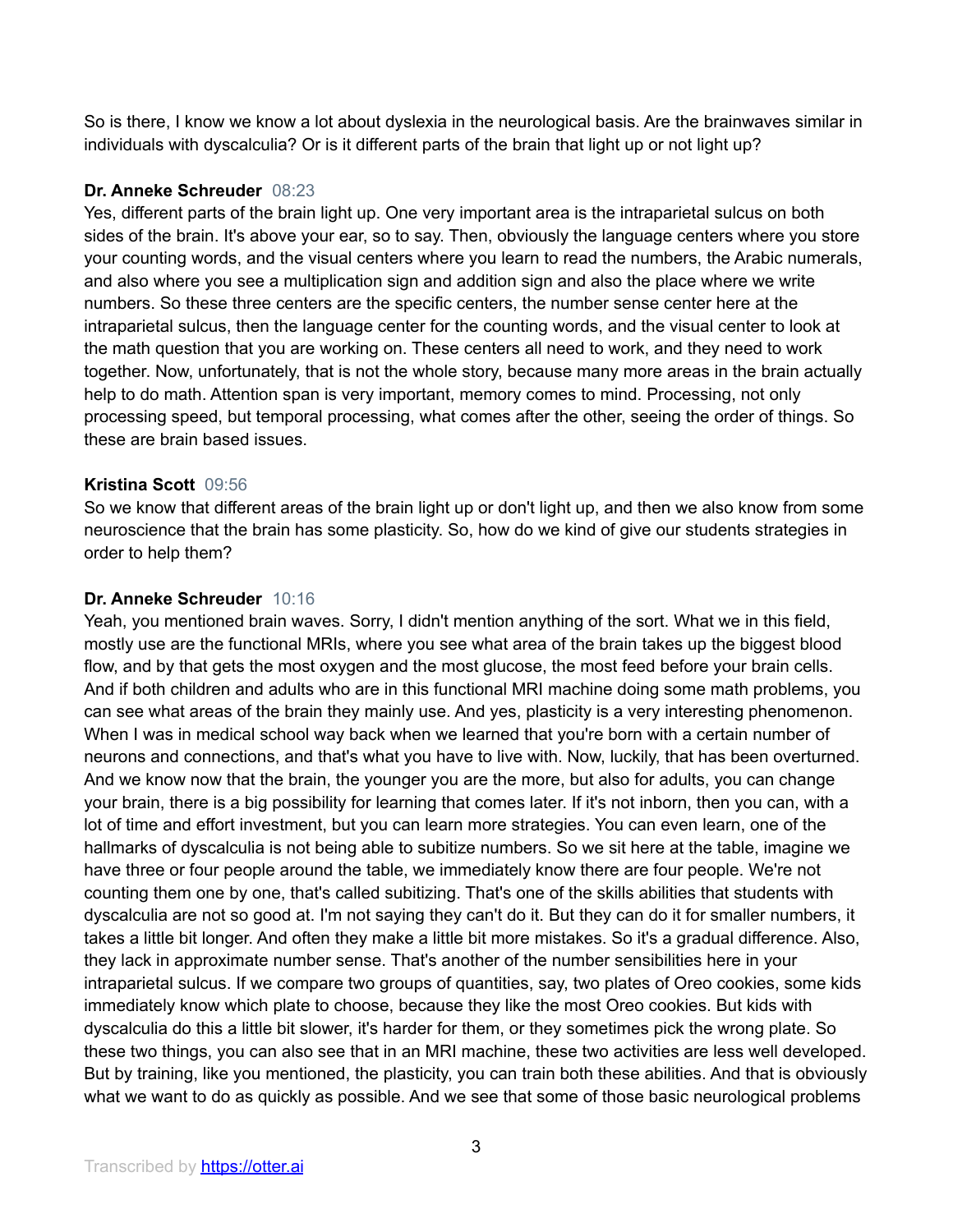are still deficient, to help those kids as quickly as possible when the plasticity is really super, at a young age, to get that in place.

## **Kristina Scott** 13:49

So it seems like a lot of the number sense skills that you just talked about are skill sets that students learn at an early age and then they build off of them as the curriculum becomes harder and harder and math. So it seems critical that students receive interventions or receive supports and strategies at a particular time period. When is the best time, and how do we diagnose and start the process early?

## **Dr. Anneke Schreuder** 14:18

Well, you actually hit the nail on the head there. Math is a very sequential topic, one concept builds on the other. So if you lack in your basic skills, then the rest becomes a real big jump. So the earlier the better. And we do screenings, and there are several screenings available, one is free, one is not very costly but you need to pay for it. And you screen children in kindergarten. In kindergarten and first grade you already can weed out those kids who are in the lowest 10 percentile that you can predict that they are at risk for developing issues in math. It's a little bit difficult to at that age diagnose by behavior studies only, to see if they have dyscalculia or not, but you definitely find those who are at risk. And I feel you need to catch them as early as possible, nip the problem in the bud, because we cannot afford to let it slip. If you let it slip longer, those kids are further behind, and they lose their self confidence, they start not to like math, those kids actually need more practice in math, but because now they start to think they can't do it, they don't want to do it anymore. So instead of more practice, what they actually need, they wiggle themselves out of the practice. And then they fall behind further and further. It's a real downward spiral. And if you don't pick them up, say in third grade, you have a much longer intervention time to get them back on the rails than when you start to help them early on. And third, fourth grade is usually the time that those kids who have used strategies to work themselves around the real math concepts start to crumble. Then they cannot hang in there anymore just based on rote memory. And the third grade, beginning fourth grade, you really need to understand what you're doing, all the fractions come in play. I'm not even saying the decimals and the percent that come a year later, those things cannot be grasped by those students who have not had the help of the basics in first, second and third grade.

## **Kristina Scott** 17:00

So you say we can screen this at the kindergarten level? What are the screeners that would be used and are you seeing districts use these?

# **Dr. Anneke Schreuder** 17:08

I do not see districts use these. One that is very simple is the numeracy screener that's developed in the lab in Canada by Daniel Ansari and several of his students. It takes only two minutes to do.

## **Kristina Scott** 17:29

And it could be part of the whole kindergarten screening process.

**Dr. Anneke Schreuder** 17:32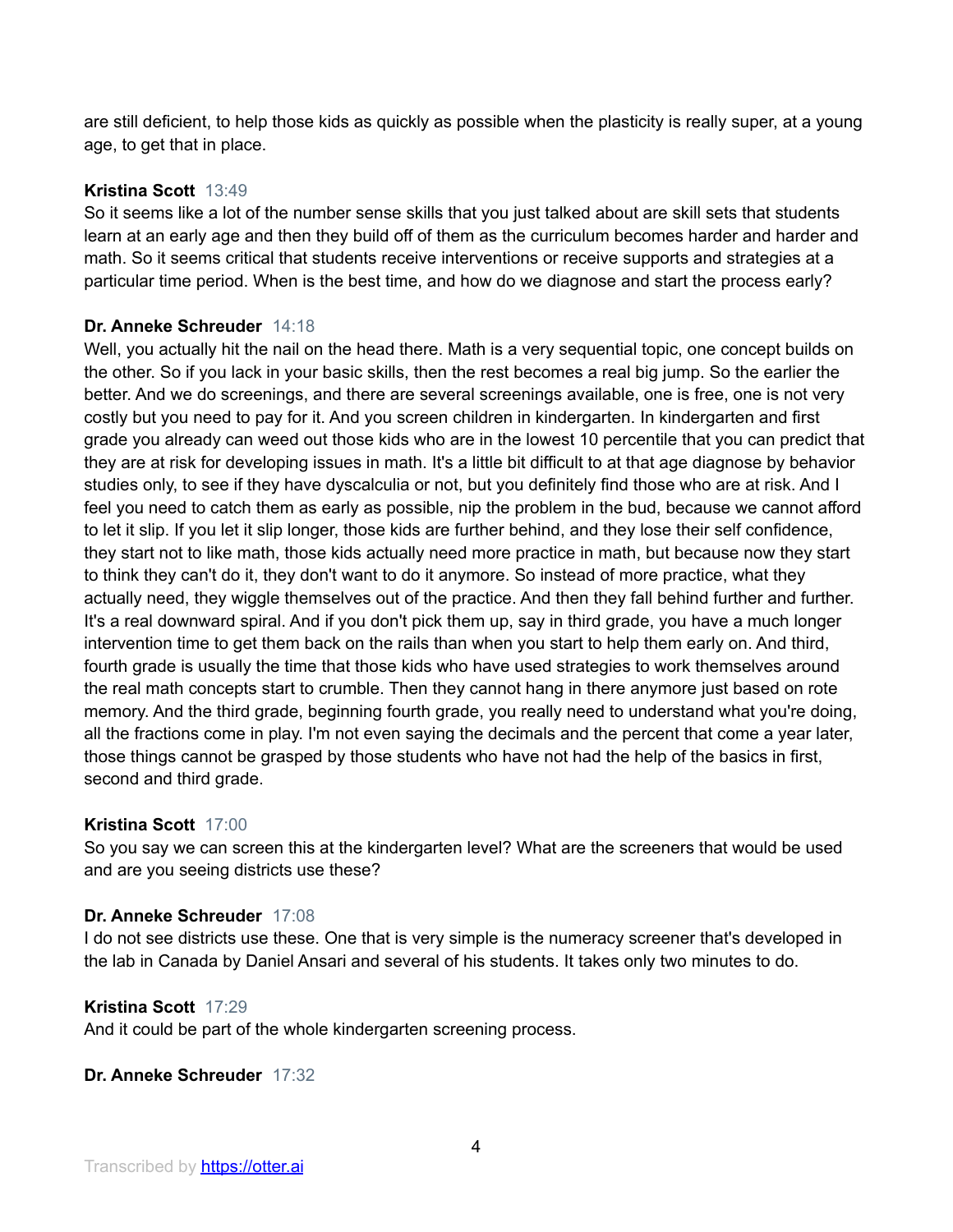Absolutely. Then you have the early numeracy indicators from the University of Minnesota, that takes a little bit longer, and it's five minutes per child. And it is very well laid out, where you get all the materials from their website, so well done. And you can train parent volunteers to do it, because you need to do it meticulously, exactly according to the guidelines, and you need to time it exactly. Otherwise, obviously, you won't get the right data. And then you have the 10 Tests of Early Numeracy, they all go from kindergarten to second grade. 10 is at the AIMSweb. That's a thing you need to pay. And all of these, I feel, are really helpful. I have some private schools that I work with that have more leeway, more freedom to choose what they do, instead of a complete school district, which is obviously more organized top down and then before the whole decision process is finalized, and something comes into action that takes more time. Well, the lines are shorter in smaller private schools. So there are several private schools I work with that I suggest they can use these screening tools.

# **Kristina Scott** 19:00

So you note that we're using a dyslexic screener, and pretty much lobbyists kind of mandated that. Is there legislation that this dyscalculia screener would be used nationally at some point or is that still in its infancy?

# **Dr. Anneke Schreuder** 19:17

I'm afraid the rules to screen for dyscalculia are still in their infancy. If I remember correctly, West Virginia is currently talking about adding dyscalculia into the legislation that's already there for dyslexia, so well done West Virginia. I hope more states will follow. Obviously, it's mentioned in the DSM-5. So we have both the 504 plans and we have the IDEA where the diagnosis of learning disabilities has been described. And luckily, there are now two mentions that are about math or five about language. Two about math that specifically mentioned math calculations and math problem solving. Some can be diagnosed with a deficiency of one or the other. But I also see students that are diagnosed with both of them together. Now, what is an important difference in the IDEA of 2004 is that for the diagnosis of learning disability, the states do not need to use the severe discrepancy methods anymore. So previously, when a student was lucky enough to have a good mental development, and was able to find strategies around the issues in math, then that student would be eligible for help. But other students who might have the same problems in math, but might have been a little bit less lucky, in the score of their mental development, could not have that significant discrepancy between their overall mental development and their functioning in a specific area of education, and they were not eligible for help. Well, those kids also lack the flexibility to use strategies to compensate for it.

# **Kristina Scott** 21:39

And back then really, it was a wait to fail model, you just have to keep going up in grades until the discrepancy was large enough to then qualify.

# **Dr. Anneke Schreuder** 21:47

Exactly. You say that it was, but I wish it was because I still see it happening around Texas. There are still a lot of methods in school districts that say we need to wait till the student is failing. And by then we might do something.

## **Kristina Scott** 22:12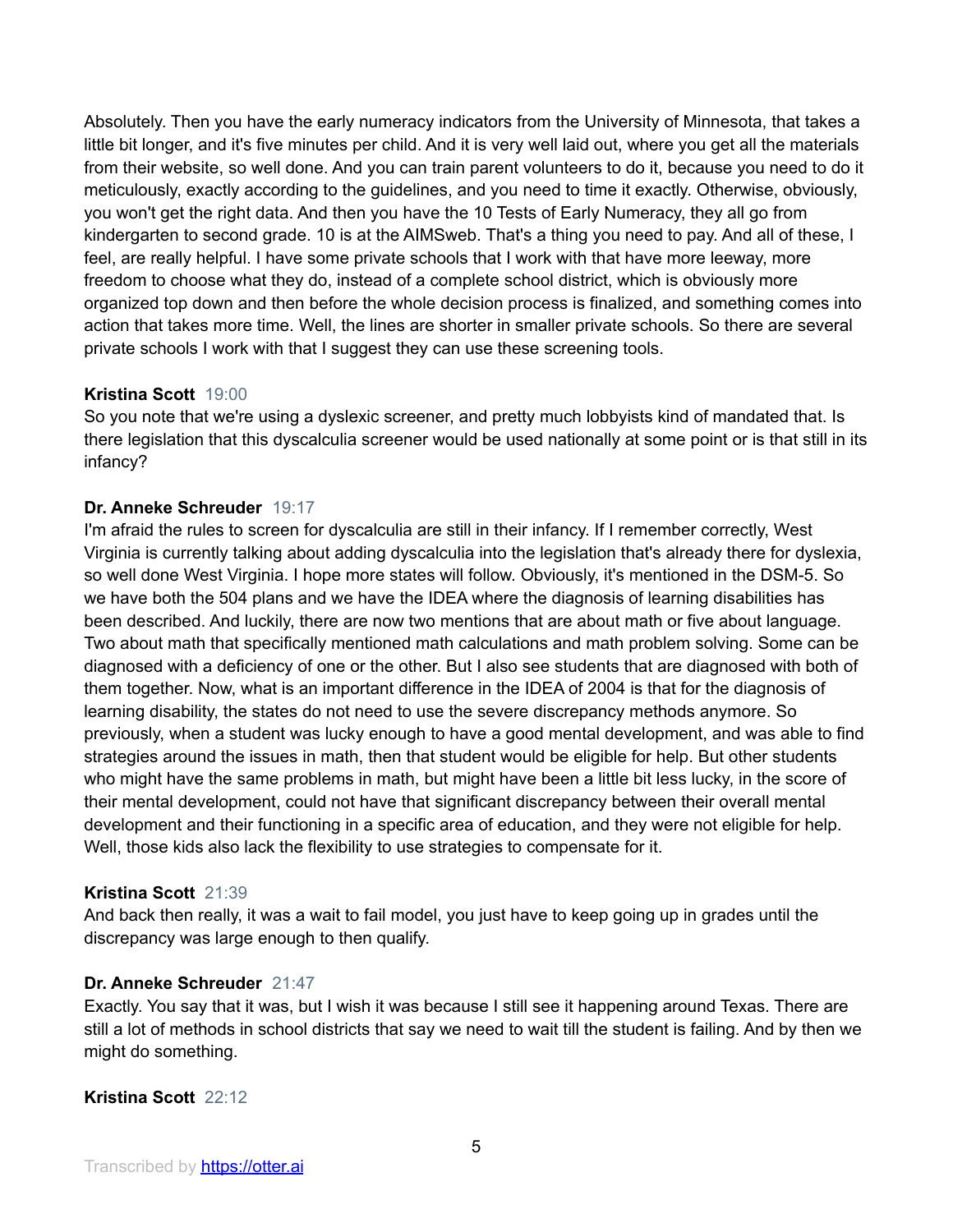And by then they can't even access the curriculum for math anymore. Because the basic number sense has then been moved on from and they're asking for higher level skills in math.

# **Dr. Anneke Schreuder** 22:22

Absolutely. And then it's really, really hard to help those students. So there are some students, which obviously is a difficult thing in a school district, but some charter schools or private schools are more open to a flexible solution. Say, well, temporarily, we need to do another curriculum, either a one on one tutoring or an online program grant or combination till this student is at a level that he can benefit again from the regular classroom instruction, because now they are actually completely losing their time because it goes over their head and only sparks anxiety.

## **Kristina Scott** 23:07

Yeah, and if they can't access the curriculum in Gen Ed, why be in Gen Ed where you could get the remedial instruction in order to...once it's developed, then actually access the curriculum.

# **Dr. Anneke Schreuder** 23:19

Yes, yes.

# **Kristina Scott** 23:20

So what are some resources for those individuals that want more information about this topic?

# **Dr. Anneke Schreuder** 23:25

Well, we have dyscalculia headlines where we post on a daily basis everything that's in the news, and also some research. We do a weekly podcast about that. And on my website, I have a lot of information. I also have free resources that I keep building on. We do a weekly podcast, we have a series of five podcasts right now that take between three quarters of an hour and that gives you an overview. And we have a course, it's called Dyscalculia Awareness, which is geared to teachers, counselors in schools. And you need to fill in a few questions afterwards if you want to get certificates of participation for the continuing education hours, and then our really big project is after 10 years and now sharing what I have learned, I've picked up a lot of things in standardized programs. One of the programs that I definitely like to mention is The Dyscalculia Solution by Jane Emerson and Patricia Babtie in London, and they do a fantastic job. And they have written a guideline that also comes with an overview to weed out the specific gaps that a student has. But there are many other resources that I've pulled together, I'm really lucky, coming from a very small country where there's a lot of emphasis on learning languages, because nobody will ever learn Dutch because we are so small, we're a stamp on the on the earth, so if you want to do some trading and so on, then you need to learn other languages. So I also read French and German. And in Canada and in Germany, also in Austria, I can mention a lot of names that I can draw information from, there's a lot of very good instructional material coming from New Zealand. And I've tried to put it together and make an individual program for each student based on the needs they have. And after doing that for 10 years, I have made a lot of videos to share that with teachers who want to become independent dyscalculia tutors themselves. I can guarantee them, there's plenty of work.

# **Dr. Anneke Schreuder** 23:25